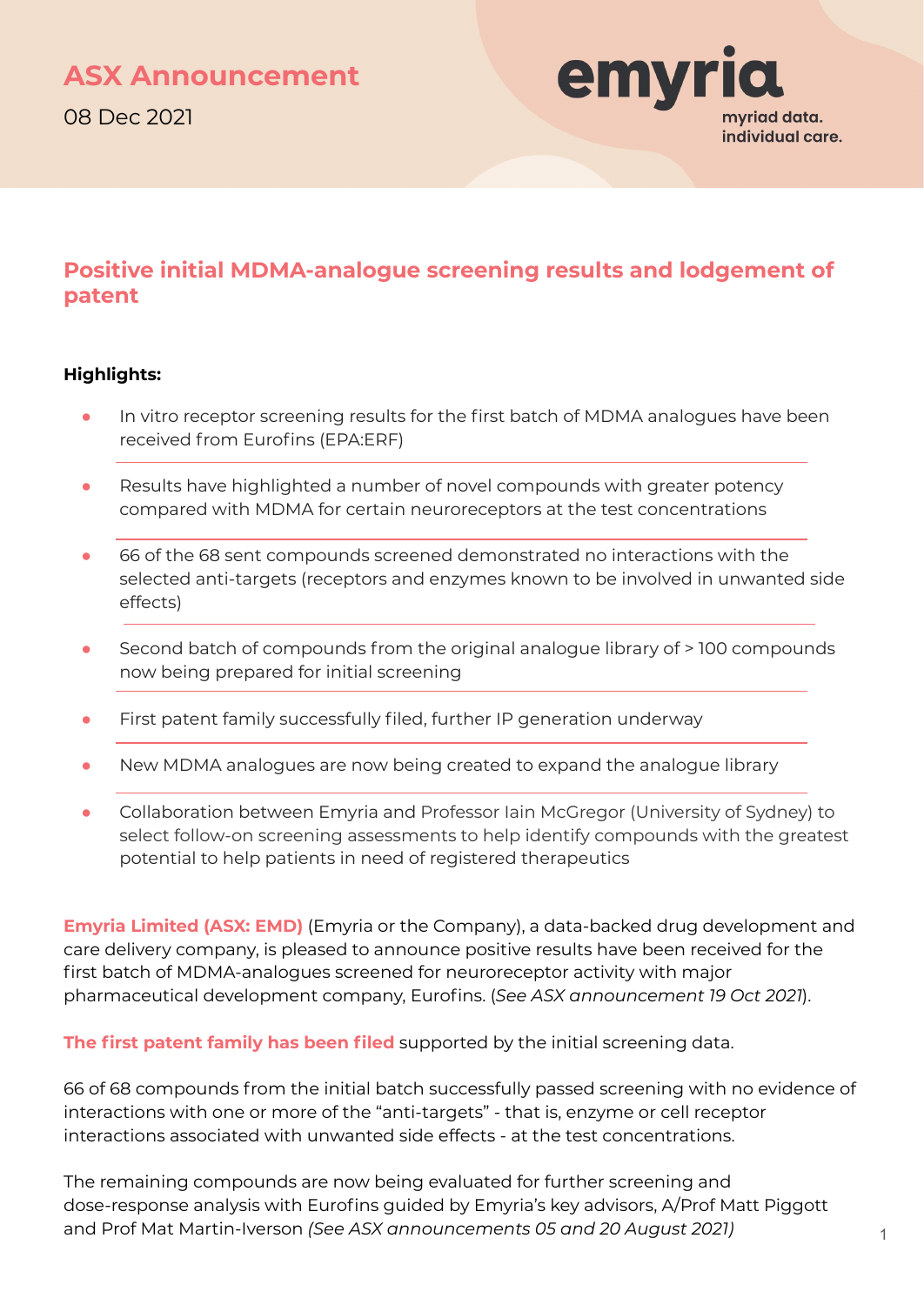# emyria

**Emyria collaborating with Professor Iain McGregor** of the University of Sydney to select and prioritise the lead compounds as well as select suitable models that can help predict the therapeutic potential of the hit compounds identified from in vitro screening.

Professor Iain McGregor has expertise in human and preclinical psychopharmacology and the development of small molecules to modulate social and addictive behaviours. Iain is currently Professor of Psychopharmacology and Academic Director of the Lambert Initiative for Cannabinoid Therapeutics at the University of Sydney. Professor McGregor's research interests also involve characterising the effects of novel psychoactive substances such as synthetic cannabinoids, synthetic cathinones and novel hallucinogens.

**A second selection** of compounds is currently being prepared for initial screening with Eurofins.

**Additional novel compound synthesis** has also commenced in collaboration with UWA to expand the analogue library.

**Emyria's Managing Director, Dr. Michael Winlo said**: *"These early results are promising with very few compounds excluded due to possible off-target concerns at the test concentrations. These results mean we have multiple compounds with therapeutic potential suitable for further screening and development.*

*The MDMA analogue development program is progressing well. Our first patent has been filed and further IP filing is in progress. We are currently preparing the second selection of compounds for screening and have already started to synthesise new compounds which will further expand our drug discovery pipeline.*

*We are also very pleased to be working with Professor Iain McGregor, an expert in characterising the effects of novel psychoactive substances to complement the skills of A/Prof Matt Piggott, Prof Mat Martin-Iverson, and assisted by Eurofins, to lead the follow-on screening and evaluation of this library.*

*I look forward to updating the market with further progress and results as we advance against our development milestones in the coming months."*

This announcement has been approved and authorised for release by the Board of Emyria Limited

For further information:

.

**Dr. Michael Winlo Lexi O'Halloran Andrew Williams Managing Director Media/Investor Relations Media Relations 1300 436 363 + 61 (0) 404 577 076 +61 (0) 412 614 125 [mwinlo@emyria.com](mailto:mwinlo@emyria.com) [lexi@janemorganmanagement.com.au](mailto:lexi@janemorganmanagement.com.au) [andreww@profilemedia.com.au](mailto:andreww@profilemedia.com.au)**